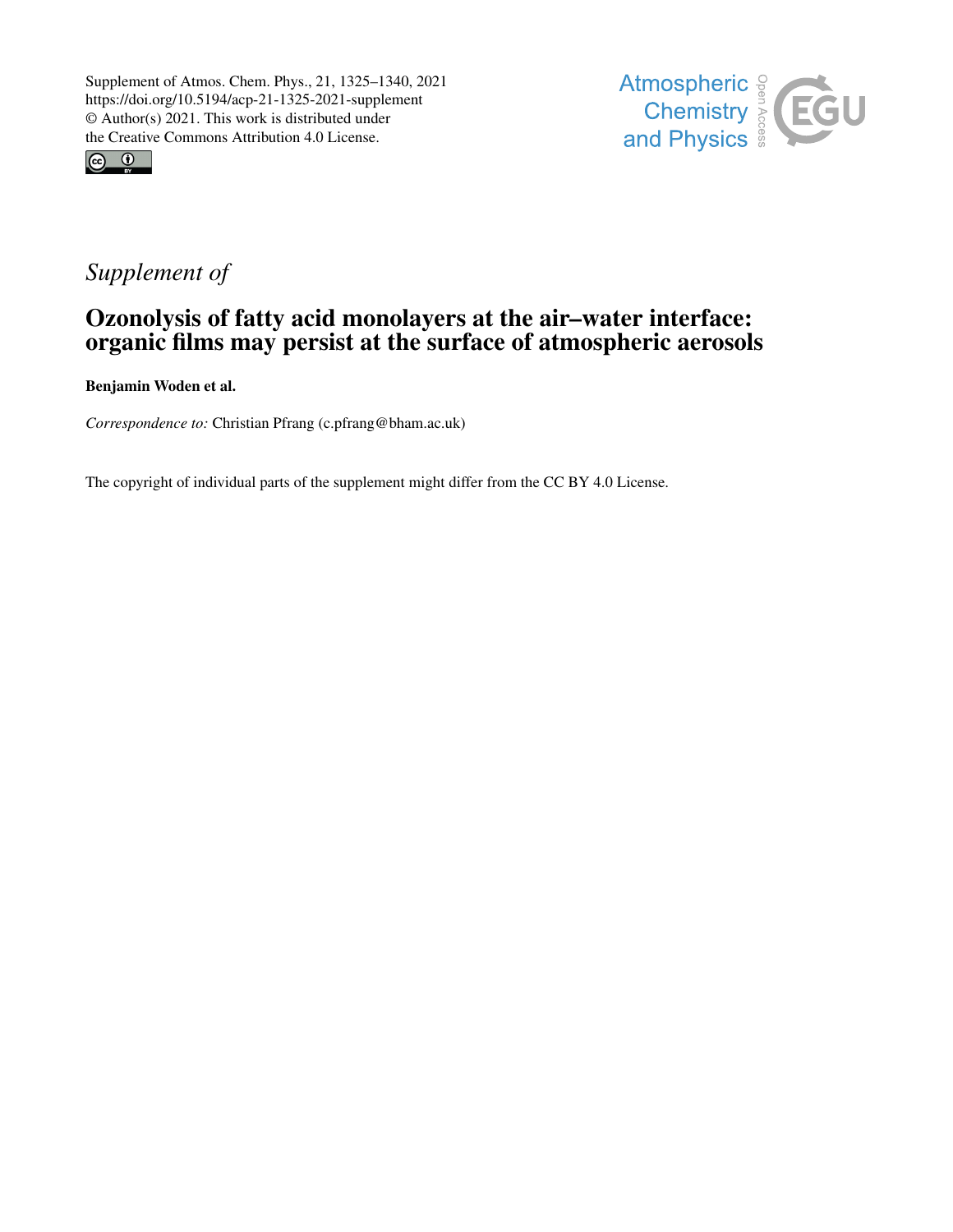# **Electronic Supplementary Information**

#### **Section S1 – Monolayer Characterisation at Low Temperature**

In order to ensure that the system could effectively be modelled as a monolayer for neutron reflectometry data fitting, and to find an optimum spreading volume that packs in a similar manner across the temperature ranges studied (to ensure that 5 temperature effects alone, rather than effects due to monolayer phase, were studied), monolayers of oleic acid were spread on pure water and 0.6 M NaCl solution subphases at room temperature, just above and just below ice melting point (not accessible for pure water) and Wilhelmy tensiometric measurements were performed using a Langmuir trough equipped with a NIMA surface pressure sensor and control software. π-A isotherms were recorded and are shown below in Figures S1 and S2.



10 **Figure S1: π-A Isotherm for oleic acid on pure water at 3 °C (aqua) and 20 °C (orange).**

These tensiometry experiments showed that the system could be described as a well-behaved monolayer over the temperature range of interest on pure water and NaCl solution.

The impact of temperature on the  $\pi$ -A isotherm for oleic acid was not large, and indeed was not reliably distinguishable from zero by our apparatus and method. Due to this, the target surface area per molecule of 30 Å2 used for previous experiments at

15 room temperature was deemed suitable for use at the lower temperature as well. This choice of initial surface concentration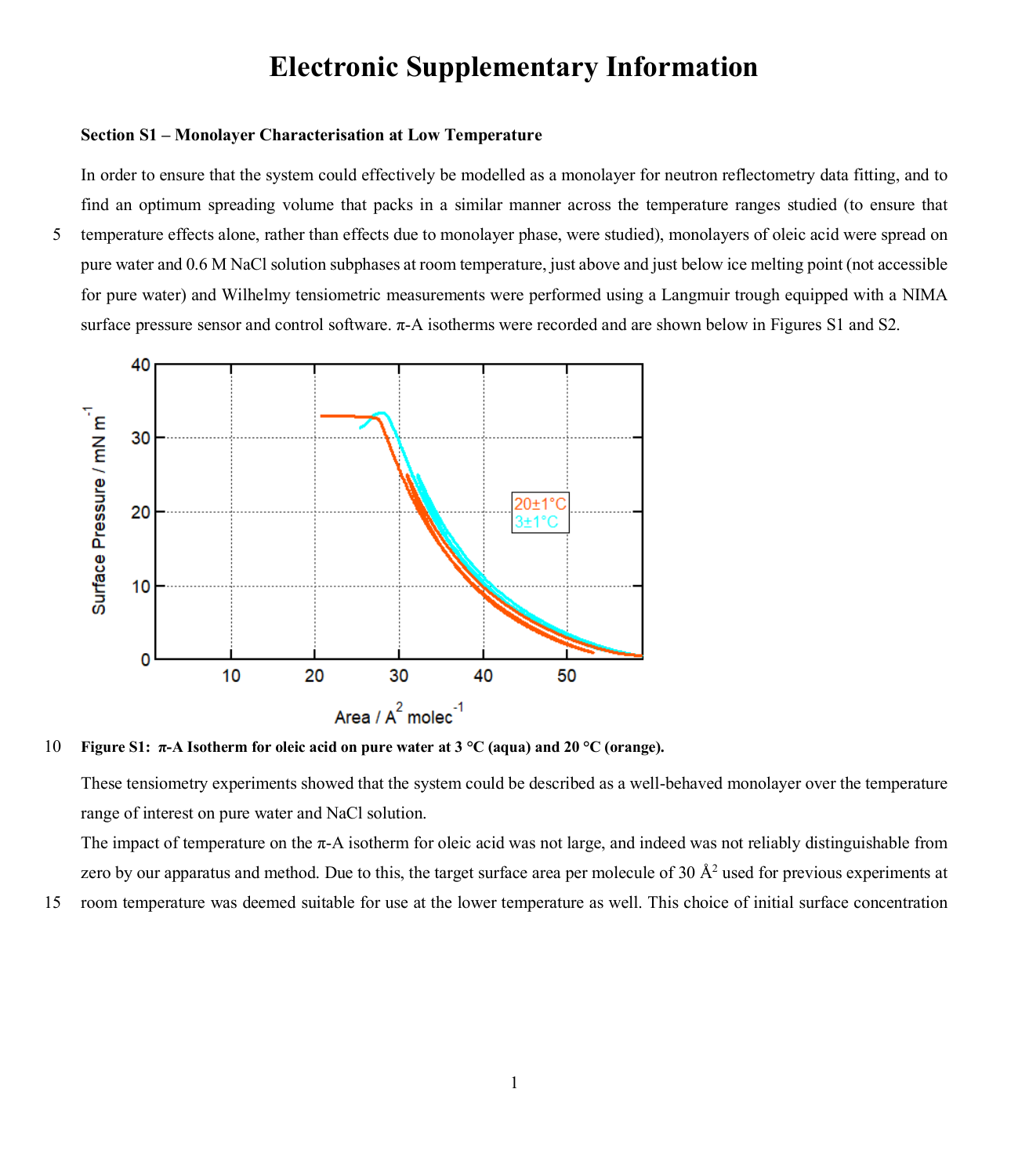maximises initial signal for neutron reflectometry and infrared spectroscopy measurements without risking film breakage.



**Figure S2: π-A Isotherm for oleic acid on 36 g L-1 NaCl at -1 °C (green), 2 °C (aqua) and 19 °C (orange).**

The situation on the NaCl solution subphase was somewhat different. Compared with the pure water condition, significantly

20 higher surface pressure regimes are accessible before the breaking of the monolayer at all temperatures and these are associated in the low temperature conditions with slightly higher surface concentrations. There is an observable trend of lower surface pressure with lower temperature at a given surface concentration, and this trend does not appear to be linear. These results are consistent with earlier findings by Knopf and Forrester (2011).

Based on these results, the target surface area per molecule of 30 Å<sup>2</sup> used for the pure water condition was extended to the

25 NaCl solution condition at all temperatures. Preserving consistency across conditions and maximising observable signal were considered highly important, and the slight risk of overspreading in the room temperature NaCl solution condition (which was not observed during experiments) was deemed acceptable to achieve this, particularly as preliminary neutron reflectometry data gathered with an early prototype of the apparatus (ISIS INTER reflectometer; RB 1710483) had suggested that this was the least interesting of the new conditions under study.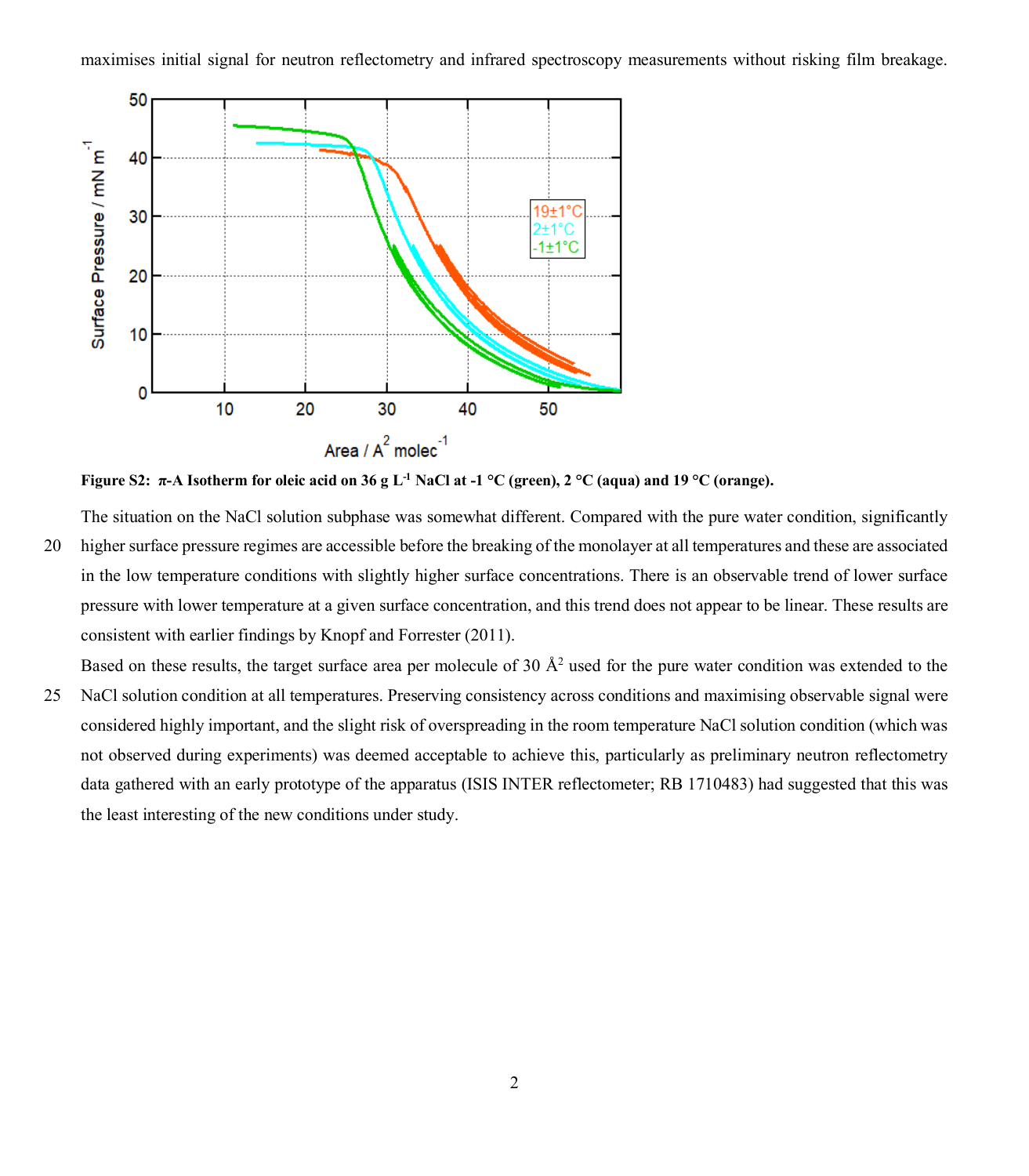

**Figure S3: Reflectivity before ozonolysis (blue circles), and after ozonolysis (red squares) for ozonolysis of 29 µL 1.0 g L-1** *d***34-OA (CHCl<sub>3</sub> spread. sol.)** on pure water subphase by  $323 \pm 29$  ppb O<sub>3</sub> introduced at  $t = 0$  s at  $21 \pm 1$  °C.



**Figure S4: Reflectivity before ozonolysis (blue circles), and after ozonolysis (red squares) for ozonolysis of 25 µL 1.0 g L-1** 35 *d***34-OA (CHCl<sub>3</sub> spread. sol.) on 36 g L<sup>-1</sup> NaCl(aq) subphase by**  $323 \pm 29$  **ppb O<sub>3</sub> introduced at**  $t = 0$  **s at**  $21 \pm 1$  **°C.**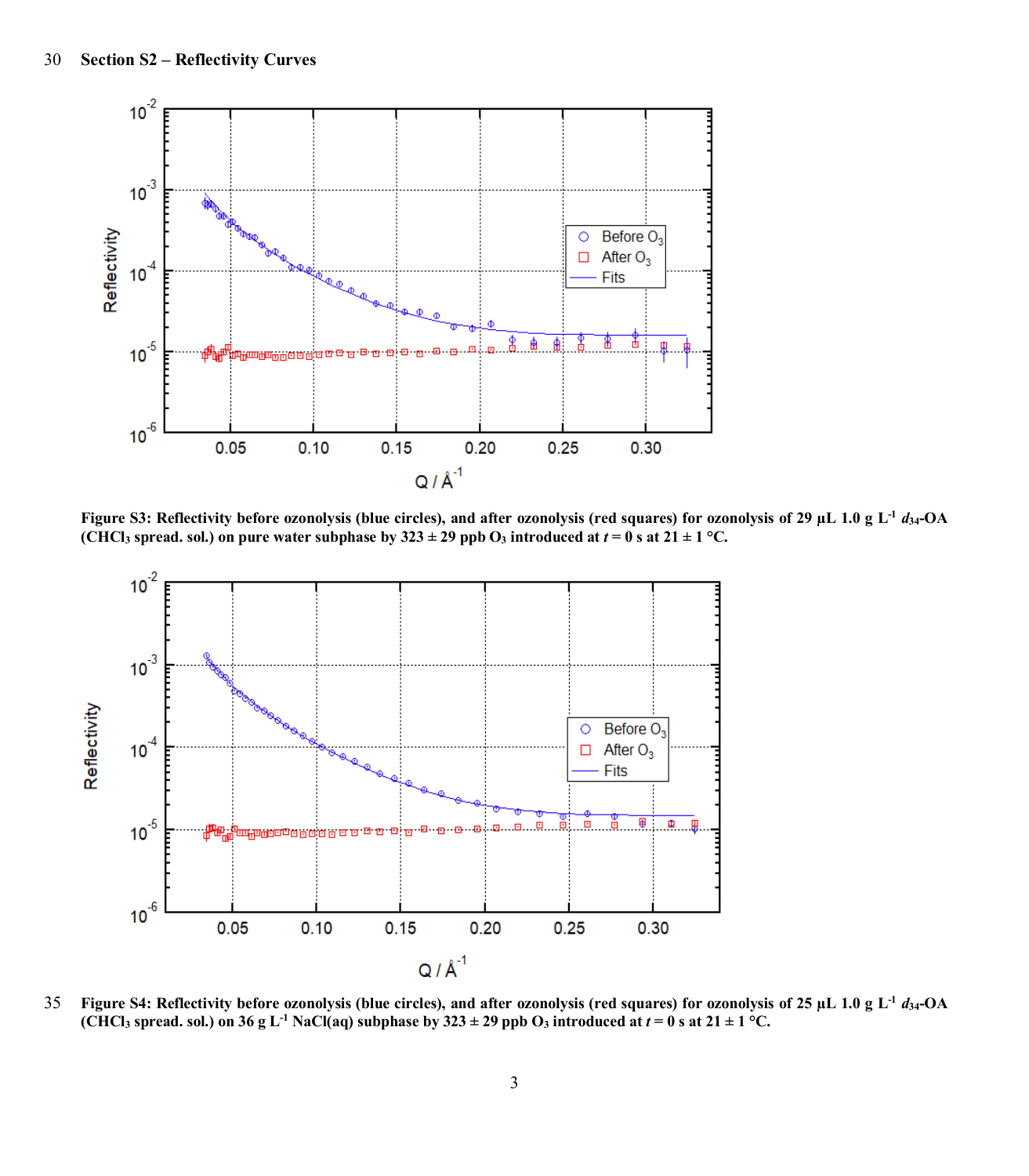

40 (b)

**Figure S5: (a) Reflectivity before ozonolysis (blue circles), after ozonolysis (red squares) and after heating (orange triangles) for ozonolysis** of 25  $\mu$ L 1.0 g L<sup>-1</sup> *d*<sub>34</sub>-OA (CHCl<sub>3</sub> spread. sol.) on 36 g L<sup>-1</sup> NaCl(aq) subphase by 323 ± 29 ppb O<sub>3</sub> introduced at  $t = 0$  s at - $2 \pm 1$  °C; (b) zoomed in Fig. S5(a) to illustrate the clear presence of a residue (red squares) that is lost upon heating (orange triangles).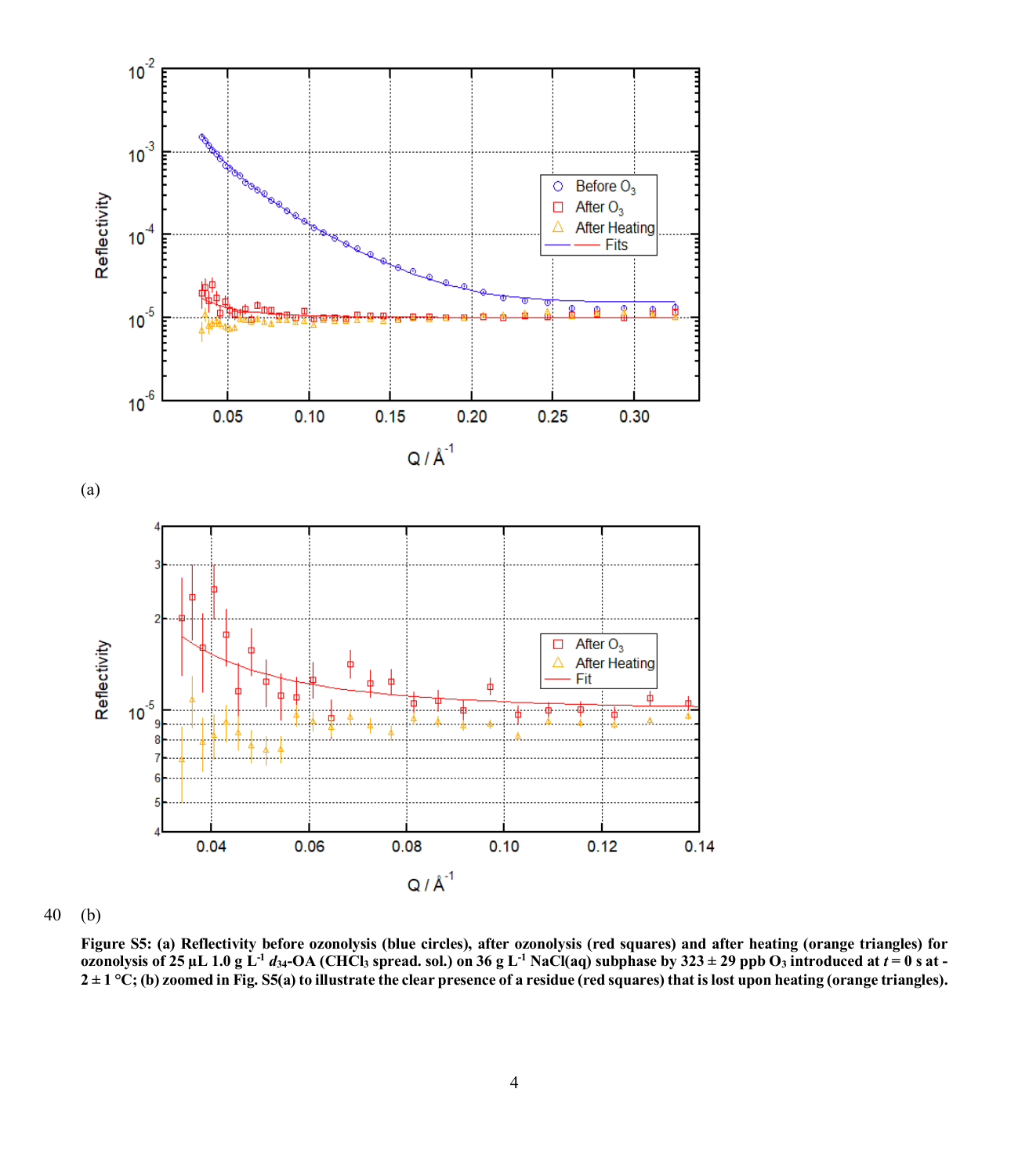

45 **Figure S6: Reflectivity after ozonolysis from the first (open red squares), second (teal squares with an upright cross), and third (olive squares with a diagonal cross) ozonolysis steps, and after heating (orange triangles) for the multi-ozonolysis reaction shown in Figures 4 and 5 (main paper).**



50

**Figure S7: Reflectivity before ozonolysis (blue circles), after ozonolysis (red squares) and after heating (orange triangles) for ozonolysis of 17** µL 1.3 g L<sup>-1</sup>  $d_{18}$ -OA (CHCl<sub>3</sub> spread. sol.) on pure water subphase by  $323 \pm 29$  ppb O<sub>3</sub> added at  $t = 0$  s at  $3 \pm 1$  °C.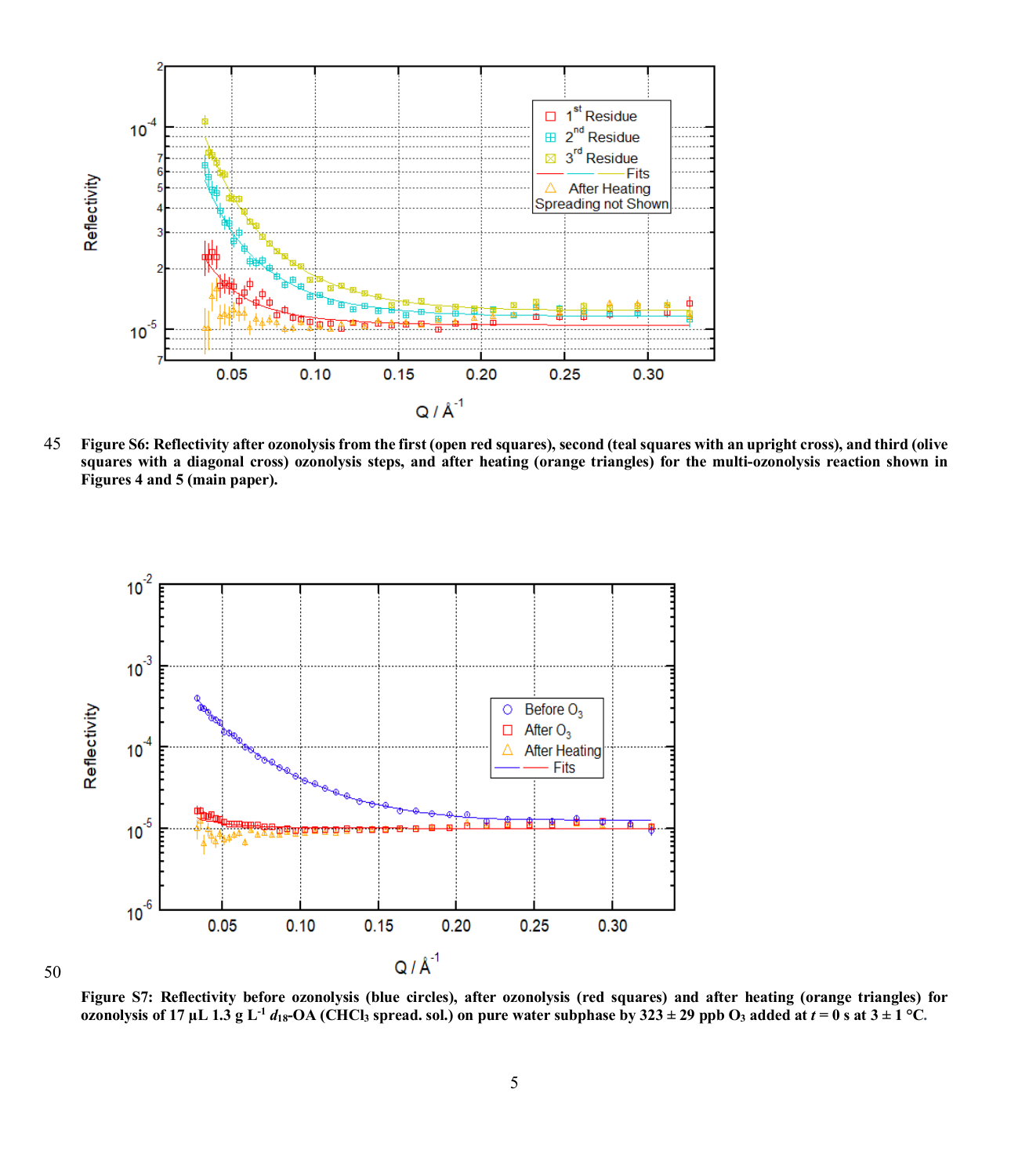

Figure S8: Reflectivity before O<sub>3</sub> (blue circles), after O<sub>3</sub> (red squares) and after heating (orange triangles) for ozonolysis of 17 µL  $1.0 \text{ g L}$ <sup>1</sup> *d*<sub>18</sub>-OA (CHCl<sub>3</sub> spread. sol.) on 36 g L<sup>-1</sup> NaCl(aq) subphase by 323 ± 29 ppb  $\overrightarrow{0}$ <sub>3</sub> added at  $t = 0$  s at -2 ± 1 °C.



**Figure S9: Reflectivity before ozonolysis (blue circles (data only shown for first spreading; fits shown for all three spreadings), after ozonolysis (red squares) and after heating (orange triangles) for a multi-ozonolysis reaction (analogous to that shown in Figures 4 and 5 (main paper) and S6) of 17 µL 1.0 g L<sup>-1</sup>**  $d_{18}$ **-OA at**  $3 \pm 1$  **°C.**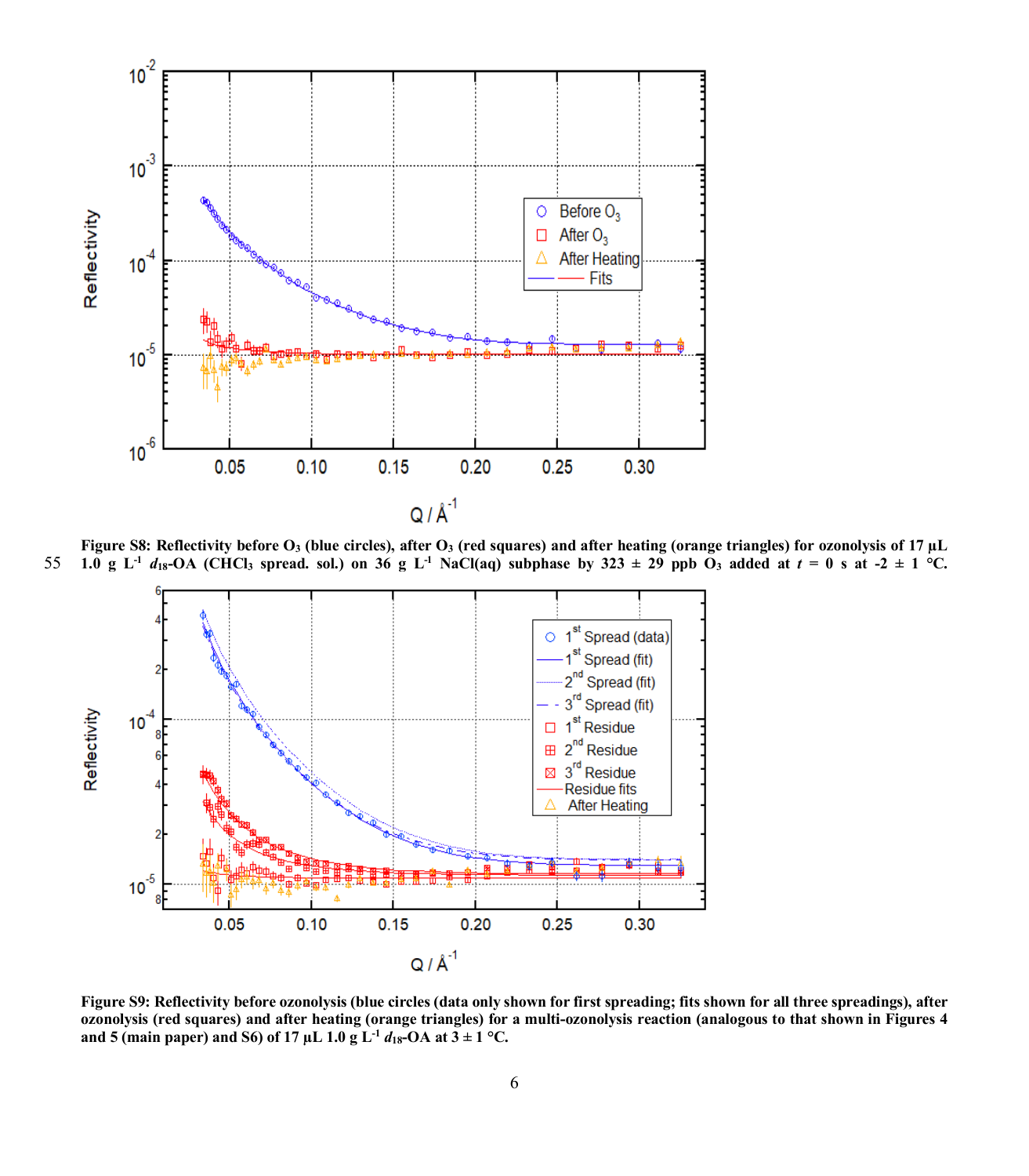

**Figure S10: Reflectivity after ozonolysis from the first (open red squares), second (teal squares with an upright cross), and third (olive squares with a diagonal cross) ozonolysis steps, and after heating (orange triangles) for the multi-ozonolysis reaction shown in Figure S9.**



65 **Figure S11: Reflectivity for a pure null-reflecting air–water interface.**

60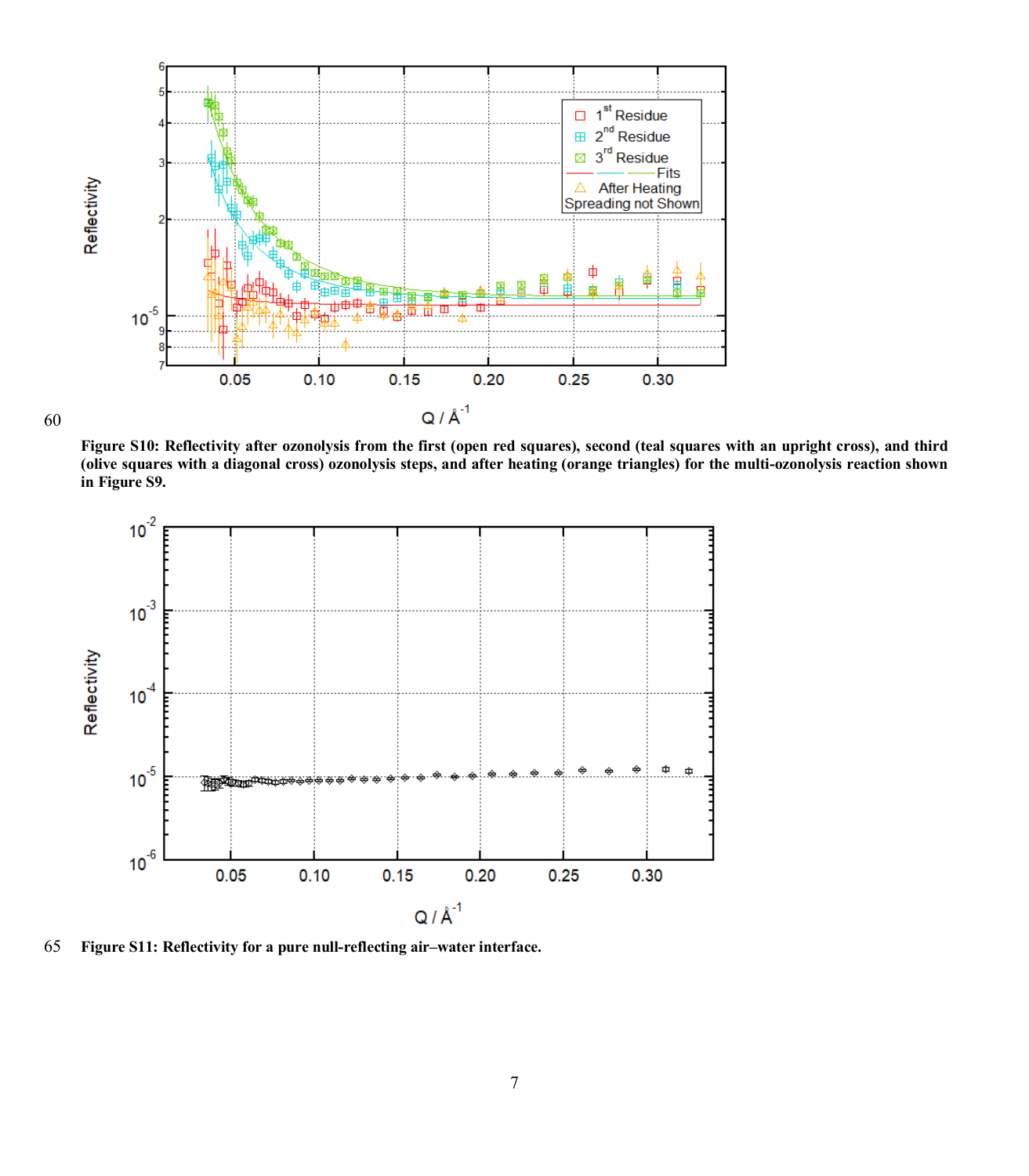#### **Section S3 – Kinetic Fitting**

In the latter stages of the reaction, reflectometry signal from products is likely to be a significant or even dominant contributor to reflectivity. Indeed, the primary case made in this paper is that we can use residual reflectivity that cannot be depressed by further ozonolysis at low temperatures to infer the presence of a residual monolayer of reaction products. As a result, we do

- 70 not attempt to fit data for lower surface coverage values than  $10^{14}$  cm<sup>-2</sup> (as calculated by fitting reflectivity curves and assuming all reflectivity is due to oleic acid). This represents approximately the final third of the reaction in terms of reflectivity, and was chosen as it is at this point that significant deviations from a smooth, regular function are observed from a basic visual appraisal of the data. However, even before this point, some of the measured reflectivity will be due to the presence of reaction products at the interface (whether or not they are sufficiently stable to persist at the end of the reaction), meaning that
- 75 calculations of oleic acid surface coverage will be over-estimations to some degree as soon as the reaction begins, and to a greater and greater extent as the reaction progresses. As a result, fitted pseudo-1st-order rate constants are likely to be slight under-estimations, even when the latter third of the reaction is excluded from the fitting.

Another complication involves the mixing of  $O_3$  into the chamber at the very start of the reaction. The model presented in equation 1 assumes that  $[O_3]_{\text{gas}}$  is uniform throughout the reaction chamber. This is, in reality, not the case.  $O_3$  is introduced

- 80 to the chamber through a long tube running down one size of the chamber just above the air/water interface with holes of varying diameters drilled along its length. This oxidant gas ingress system was designed by a previous member of this research group in order to achieve even distribution of the oxidant gas with respect to the long edge of the interface (it is unavoidably still the case that there is a concentration gradient across the short edge) and the precise sizes of the drilled holes were tuned in order to achieve even mixing based on fluid dynamics simulations (Sebastiani, 2014; Sebastiani et al., 2015). The mixing
- 85 time for the cell is estimated as around 60 s. As a result of this,  $[O_3]_{\text{gas}}$  will rise much more quickly in a boundary layer just above the air/water interface at around the height of the ingress pipe than it will in the chamber as a whole. It is, of course, the  $[O_3]_{\text{gas}}$  just above the interface that is relevant for the progress of the reaction. This boundary layer constitutes an 'effective volume' for the reaction which is significantly lower than the total volume of the reaction chamber. Determining the volume of this boundary layer is not experimentally possible, and its value is unfortunately something of a fudge factor in fitting rate
- 90 constants to these data. Assuming too high an effective volume will mean that the model underestimates the time it takes for the reaction to 'get up to speed', meaning that too high a rate constant will be fitted to compensate. Usefully, this effect scales with  $[O_3]_{\text{gas}}$ . Choosing too high an effective volume (for instance by using the entire chamber volume of  $2.1 \times 10^3$  cm<sup>3</sup>) results in very poor fitting at higher values of [O<sub>3</sub>]<sub>gas</sub>, and causes fitted  $k_1$  values to show a superlinear relationship with [O<sub>3</sub>]<sub>surf</sub>, meaning no 2<sup>nd</sup>-order rate constant can be determined. Choosing too low an effective volume results
- 95 in very poor fitting at lower values of [O3]gas and a sublinear relationship between *k*<sup>1</sup> and [O3]surf. It is possible, therefore, to estimate a boundary layer volume by appraising both the quality of fits between model and data at various values of  $[O<sub>3</sub>]<sub>surf</sub>$ , and by assessing the relationship between  $k_1$  and  $[O_3]_{\text{surf}}$ , which should be linear (due to the 2<sup>nd</sup>-order nature of the reaction). As long as the same boundary layer is used, fitted parameters from different experiments will be meaningfully comparable.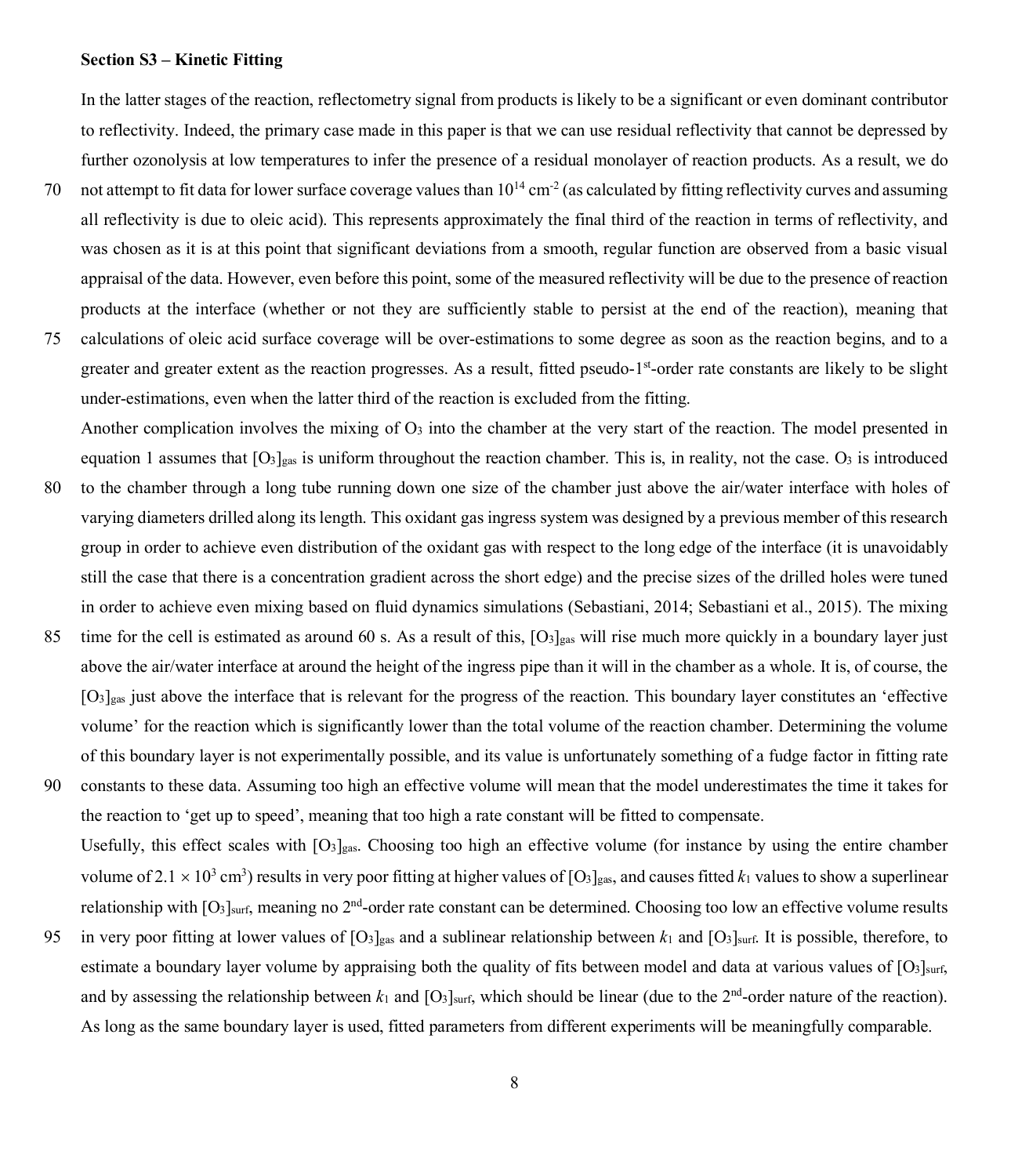For this work, a boundary layer volume of 35 cm<sup>3</sup> (or a boundary layer height above the interface of 2 mm) was used, as it was

- 100 appraised to produce a reasonable quality of fit for experimental data across the range of  $[O_3]_{\text{gas}}$  conditions studied, and produced suitably linear relationship between  $k_1$  and  $[O_3]_{\text{surf}}$  in order for a 2<sup>nd</sup>-order rate constant ( $k_2$ ) to be calculated. This is further complicated due to experimental uncertainty regarding the exact time of the start of the reaction. The reaction
- is started by manually uncovering part of the UV lamp inside the ozoniser, and the moment at which this action is performed is treated as  $t_0$  for that reaction. However, this manual process is only as precise and reproducible as the finger movements 105 required to perform it. Sometimes, the lamp might be uncovered more slowly than others. Sometimes, the sheath might stick slightly, delaying the uncovering of the lamp by a second or two. Sometimes, the experimenter might overshoot the desired sheath position, uncovering slightly more of the lamp than intended for a fraction of a second. The situation is yet further complicated by the fact that the 'head' of  $O_3$  produced still has to travel a few metres down the tube before it enters the
- chamber.
- 110 When fitting this kind of exponential function, the first few points exercise a high degree of leverage over the whole fit. However, it is exactly these first few points (reflectivity data are collected in 5 second frames for these experiments) that suffer from this uncertainty over the precise start time of the reaction. In order to overcome this difficulty, the first three points (15 seconds) of each reaction are not fitted, and a time offset parameter is added to the model (each instance of "*t*" on the righthand-side of equation 2 is replaced by a "(*t*-*t*<sub>offset</sub>)" term). This produces the problem that t<sub>offset</sub> is somewhat correlated with Γ<sub>0</sub>
- 115 the reaction can be modelled to have started arbitrarily far back into the past before the fitted data as long as the starting surface coverage is raised to correspondingly high and physically unrealistic values. In order to avoid this, Γο is measured before the reaction begins (under a stream of  $O_2$  containing no  $O_3$ ) and the parameter is fixed for each fitting based on this measurement. Fitting then proceeds by allowing *k*<sup>1</sup> and *t*offset to vary, and fits are achieved by this method that tend to converge on values of  $t_{\text{offset}}$  (generally  $10 - 20$  s) that make physical sense.
- 120 Variation in the assumptions outlined above result in good agreement between model and data for each experiment and produce *k*<sup>1</sup> values that differ by as much as 15 % from the values produced via the fitting methods settled upon. This error (which is far greater than the error associated with reflectivity fitting at each individual point, and therefore dominates the error in fitted  $k_1$ values) is reflected in our final calculated values for the 2<sup>nd</sup>-order rate constant.

This error due to model subjectivity turned out to have a much greater effect on the robustness of the fitted  $k_1$  values than did 125 the first problem discussed here (that of deciding what portion of the end of the reaction to discard from fitting due to overbearing influence on fitted surface coverage values of reflectivity due to reaction products). The choice of where to stop fitting made much less difference to the resultant fit than did the choice of where to start fitting and what boundary layer volume to use.

This analytical fitting process does involve the piling of several epicycles upon the basic model of a  $2<sup>nd</sup>$ -order reaction in which

130 one component in excess, producing a series of pseudo-1<sup>st</sup>-order reactions with rate constants proportional to the concentration of the excess component. Particularly with regard to the  $[O_3]_{gas}$  gradient at the start of the reaction, these epicycles are somewhat arbitrary and depend on human judgement in terms of assessing linearity of the  $2<sup>nd</sup>$ -order plot and goodness of fit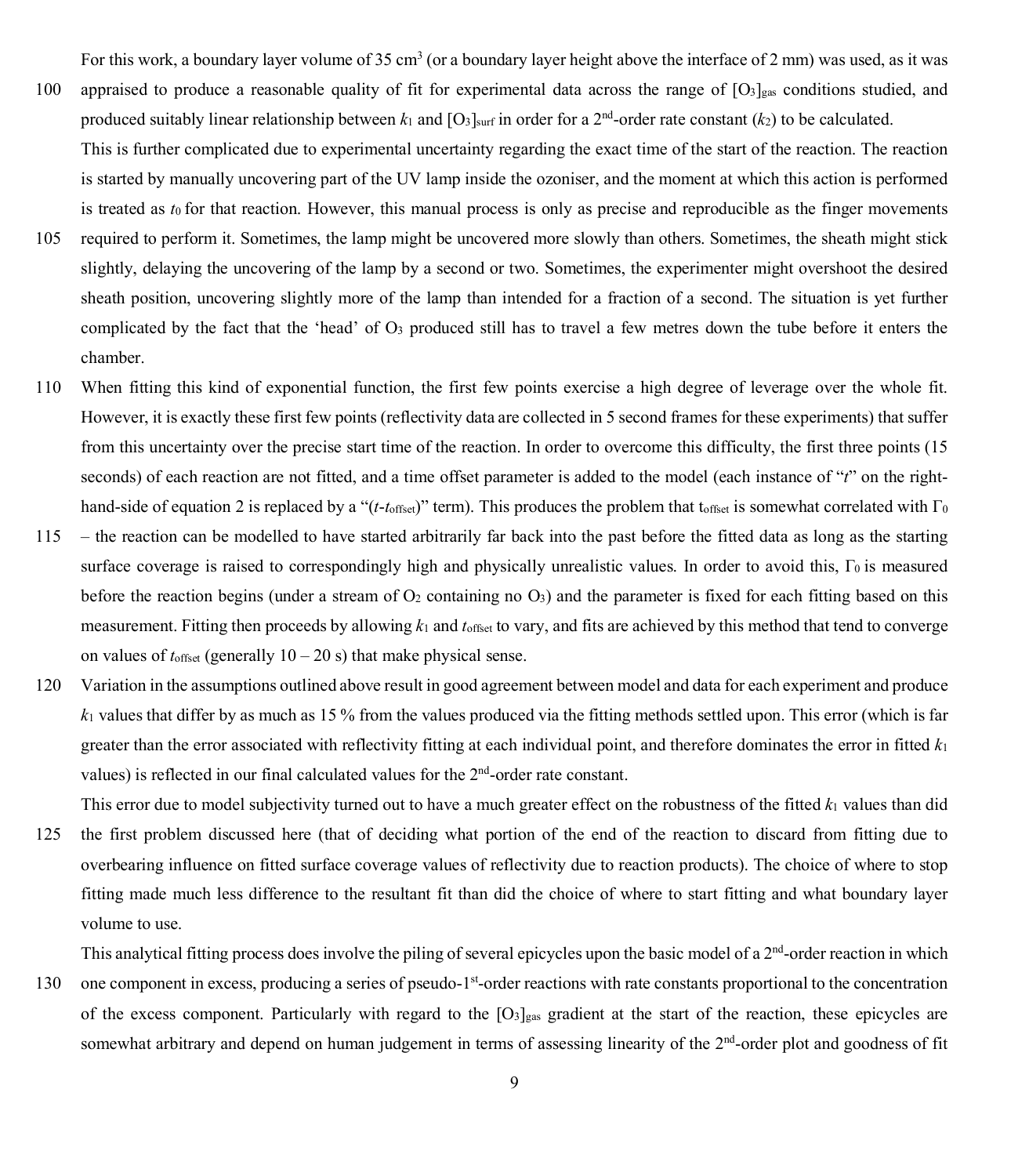of the 1st-order plots. The problem could be avoided by using a numerical model to explicitly represent the surface concentrations of oleic acid and all likely deuterated products and intermediates and the rates at which those products and

- 135 intermediates are produced, decay, and partition away from the surface into the bulk phase or gas phase, as well as to explicitly represent the spatial and temporal gradients of  $[O_3]_{\text{gas}}$  within the chamber. Several numerical models focusing on the first part of this (explicitly dealing with various transient species and products at the interface, as well as in multiple layers) are under development by this research group in collaboration with others, and their use has already yielded significant contributions in the field of aerosol kinetics (Pfrang et al., 2010, 2011; Sebastiani et al., 2018; Shiraiwa et al., 2010, 2012).
- 140 However, a full investigation of the detailed kinetics of this reaction is considered out of scope for this study, as it has been studied before (King et al., 2009), and the primary purposes of this work is to investigate differences between the reaction at room temperature and at a more atmospherically realistic near-freezing temperature. As is made clear in the presentation of the results of this kinetic fitting in the main text, this simpler analytic approach demonstrates that there is not a significant difference in the kinetics of the reaction between these two temperature conditions. As a result, it was not considered
- 145 worthwhile to deploy the numerical model in order to attempt to account for the slight systematic bias towards underestimation of rate constants present in the analytical model, as it would be exceedingly unlikely to uncover anything of further interest. Figure S12 shows an example of equation 2 fitted to a kinetic time series as described above.



**Figure S12: Time evolution plot for ozonolysis of 39**  $\mu$ **L 0.75 g L<sup>-1</sup>**  $d_{34}$ **-OA (CHCl<sub>3</sub> spread. sol.) on pure water subphase by 503**  $\pm$  **60** 150 **ppb O<sub>3</sub>** introduced at  $t = 0$  s at  $2 \pm 1$  °C showing Eq. (2) (main paper) fitted to the data; error bars omitted for visual clarity.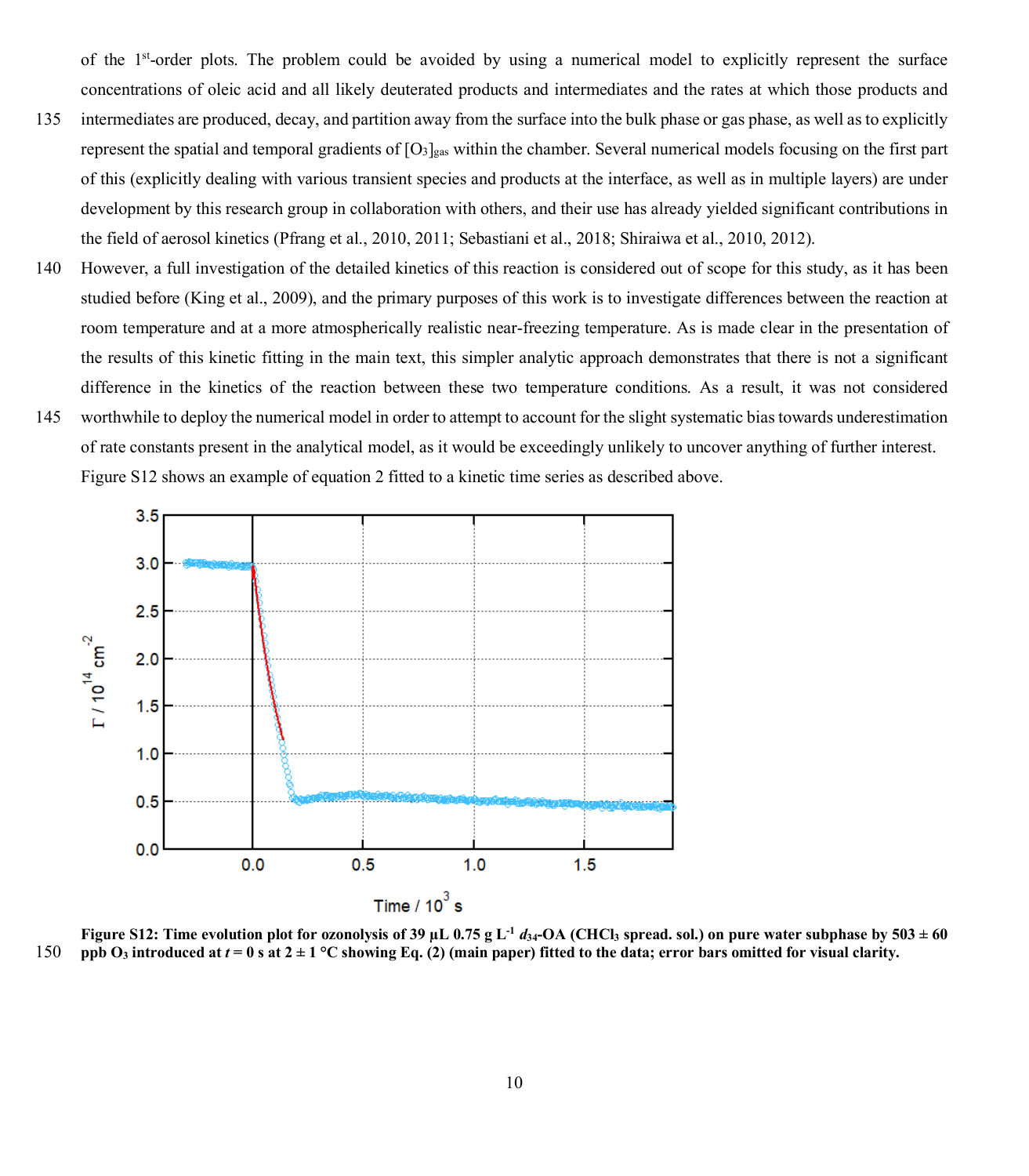#### **Section S4 – IRRAS Data**

As mentioned in the method section, this work was carried out in a reaction chamber designed for the integration of simultaneous *in situ* IRRAS measurements on a neutron reflectometry beamline. This equipment was deployed and used for the experiments carried out on INTER, but could not be deployed on FIGARO due to space restrictions. IRRAS integration is

- 155 primarily intended to facilitate the study of mixed monolayers, in which one component can be deuterated (for neutron reflectometry) and the other left non-deuterated (and thus easily measurable by IRRAS). As the work discussed here focused entirely on single-component monolayers, the IRRAS data did not provide any additional insight. IRRAS can also measure deuterated components (the IR absorbance bands are shifted to a lower wavenumber, distinguishing them from the absorbance bands associated with non-deuterated components), but the sensitivity in this region is much lower, as these bands are weaker
- 160 and more affected by atmospheric interference. This means that IRRAS measurements cannot distinguish the residues left at low temperatures from background noise. Figure S13 shows an example of IRRAS data from an ozonolysis experiment on INTER.





#### **Section S5 – Stability Run**

In order to ensure that the monolayer was stable at low temperatures, and that the reactions observed were chemical oxidation on the introduction of O3, and not confounded by significant loss of material through physical or chemical processes unrelated to ozonolysis, a long exposure of an oleic acid to a pure O2 flow was performed, and the results are shown in Figure S14 below.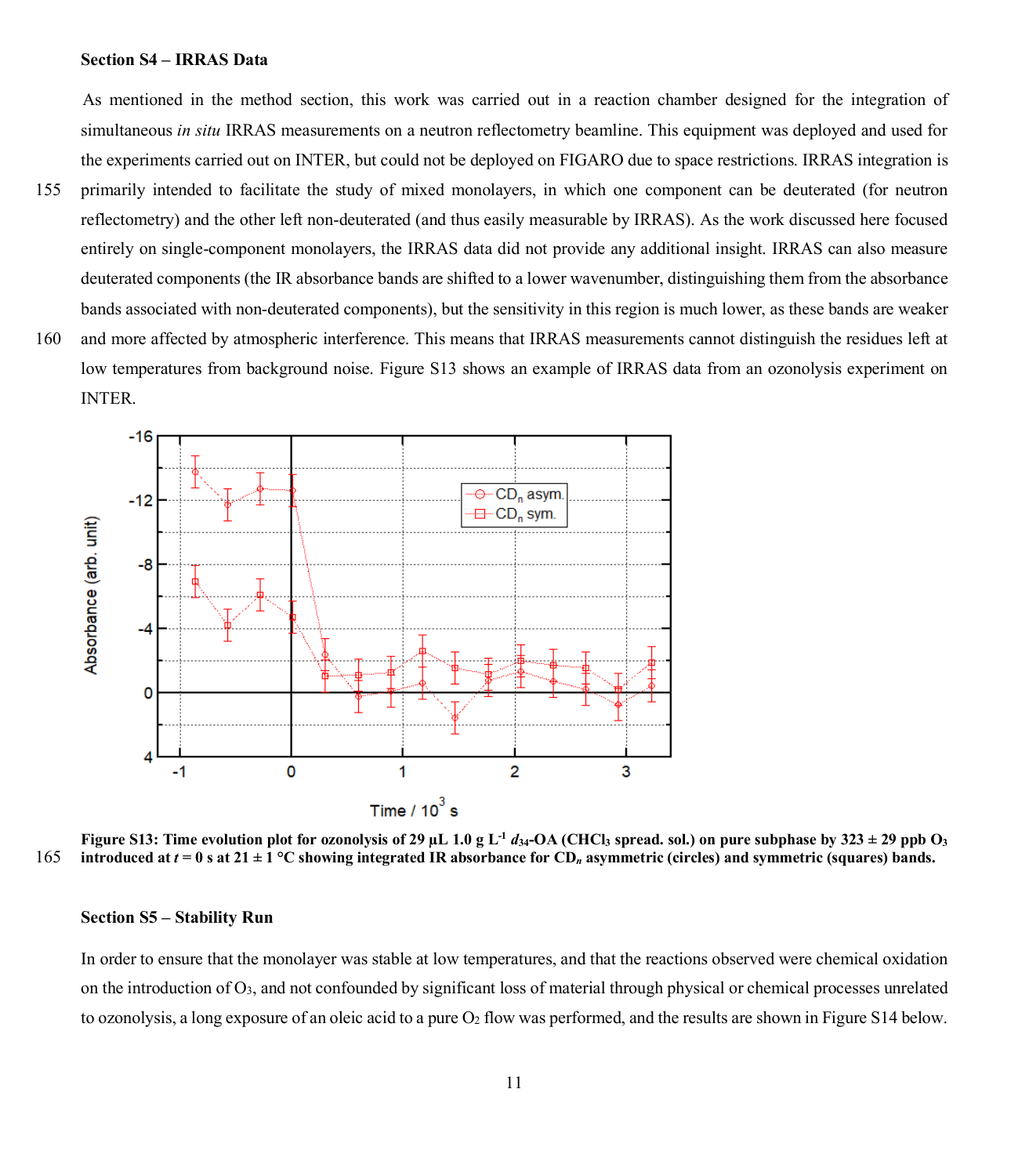

170

**Figure S14:** Stability run; time evolution plot for 30  $\mu$ L 1.2 g L<sup>-1</sup>  $d_{34}$ -OA (CHCl<sub>3</sub> spread. sol.) at  $3 \pm 2$  °C on pure water subphase under pure  $O_2$  flow; error bars omitted for visual clarity.  $\rho\tau$  is the product of neutron scattering length density and layer thickness is it proportional to the surface excess  $\Gamma = \frac{\tau \rho}{b}$ , where *b* is the scattering length of the molecule (*d*<sub>34</sub>-OA).

#### **References**

175 King, M. D., Rennie, A. R., Thompson, K. C., Fisher, F. N., Dong, C. C., Thomas, R. K., Pfrang, C. and Hughes, A. V.: Oxidation of oleic acid at the air-water interface and its potential effects on cloud critical supersaturations., Phys. Chem. Chem. Phys. , 11(35), 7699–7707, doi:10.1039/b906517b, 2009.

Knopf, D. A., and S. M. Forrester, Freezing of Water and Aqueous NaCl Droplets Coated by Organic Monolayers as a Function of Surfactant Properties and Water Activity, J. Phys. Chem. A, 115(22), 5579–5591, 2011.

180 Pfrang, C., Shiraiwa, M. and Pöschl, U.: Coupling aerosol surface and bulk chemistry with a kinetic double layer model (K2- SUB): oxidation of oleic acid by ozone, Atmos. Chem. Phys., 10(10), 4537–4557, doi:https://doi.org/10.5194/acp-10-4537- 2010, 2010.

Pfrang, C., Shiraiwa, M. and Poschl, U.: Chemical ageing and transformation of diffusivity in semi-solid multi-component organic aerosol particles, Atmos. Chem. Phys., 11(14), 7343–7354, doi:10.5194/acp-11-7343-2011, 2011.

185 Sebastiani, F.: Neutron reflectometry and Ellipsometry applied to ATmospheric Night-time Oxidation, University of Reading, PhD thesis, 2014.

Sebastiani, F., Campbell, R. A. and Pfrang, C.: Complementarity of neutron reflectometry and ellipsometry for the study of atmospheric reactions at the air–water interface, RSC Adv., 5(129), 107105–107111, doi:10.1039/C5RA22725A, 2015.